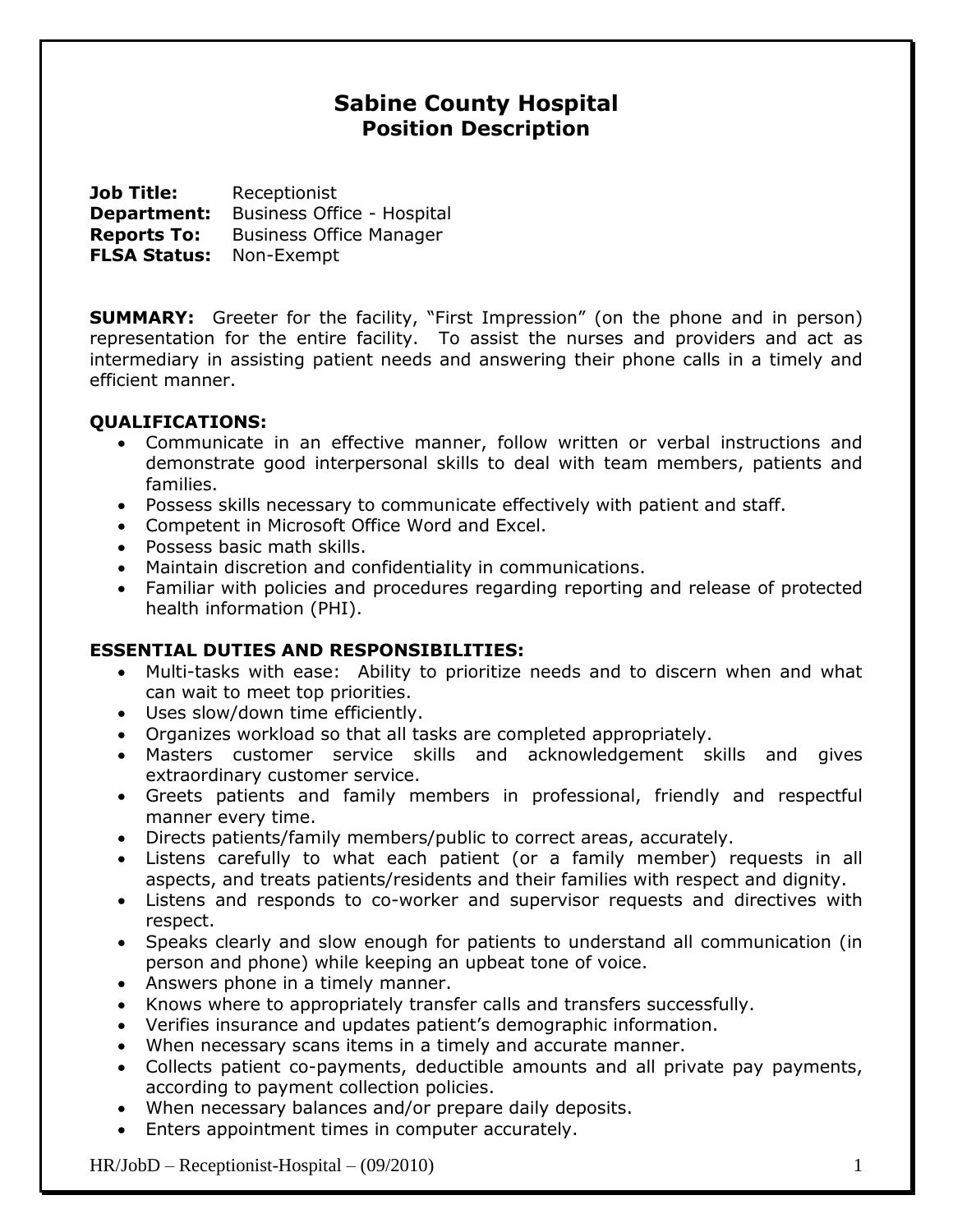- Directs complaints or problems to supervisor or administrator.
- Demonstrates work initiative and requires little work direction, enhances the operation of the organization, effectively schedules times and assigns priorities so projects are performed in a timely manner.
- Prepares for next work day in advance.
- Takes messages with accuracy and delivers to appropriate source to handle timely.
- Monitors and assists with cleanliness of waiting room.
- Finds someone to cover reception desk; if needing to step away.
- When necessary records daily statistic sheet accurately.
- Demonstrates knowledge and confidence of scheduling appointment effectively and accurately, according to policy.
- Handles stressful or crisis situation appropriately.
- Operates and uses computer programs, fax machine and calculator effectively.
- Develops and maintains positive, effective working relationships with other employees, supervisors and medical providers.
- Attends meetings as required.
- Miscellaneous duties as assigned requested or required.

# **EDUCATION and/or EXPERIENCE:**

- High School Diploma/GED
- Customer Service trained or experience, preferred
- Previous clinic, clerical and/or medical terminology , preferred

### **LANGUAGE/READING SKILLS:**

- Communicate verbally and in writing in English.
- Additional language of Spanish preferred.

## **MATHEMATICAL SKILLS:**

Must be proficient at mathematical and statistical calculations.

**REASONING ABILITY:** Employee responds to unusual or varied situations that are not covered by existing standards, procedures and precedents.

**WORK ENVIRONMENT:** Employee is regularly required to stand, walk, sit, ascend and descend stairs, possess ability to handle, finger or feel objects, tools or controls; reach with hands and arms.

Employee must frequently be able to lift 25 pounds from the floor to waist level and may occasionally be required to lift 50 pounds. Specific vision abilities include close vision and the ability to clearly focus vision.